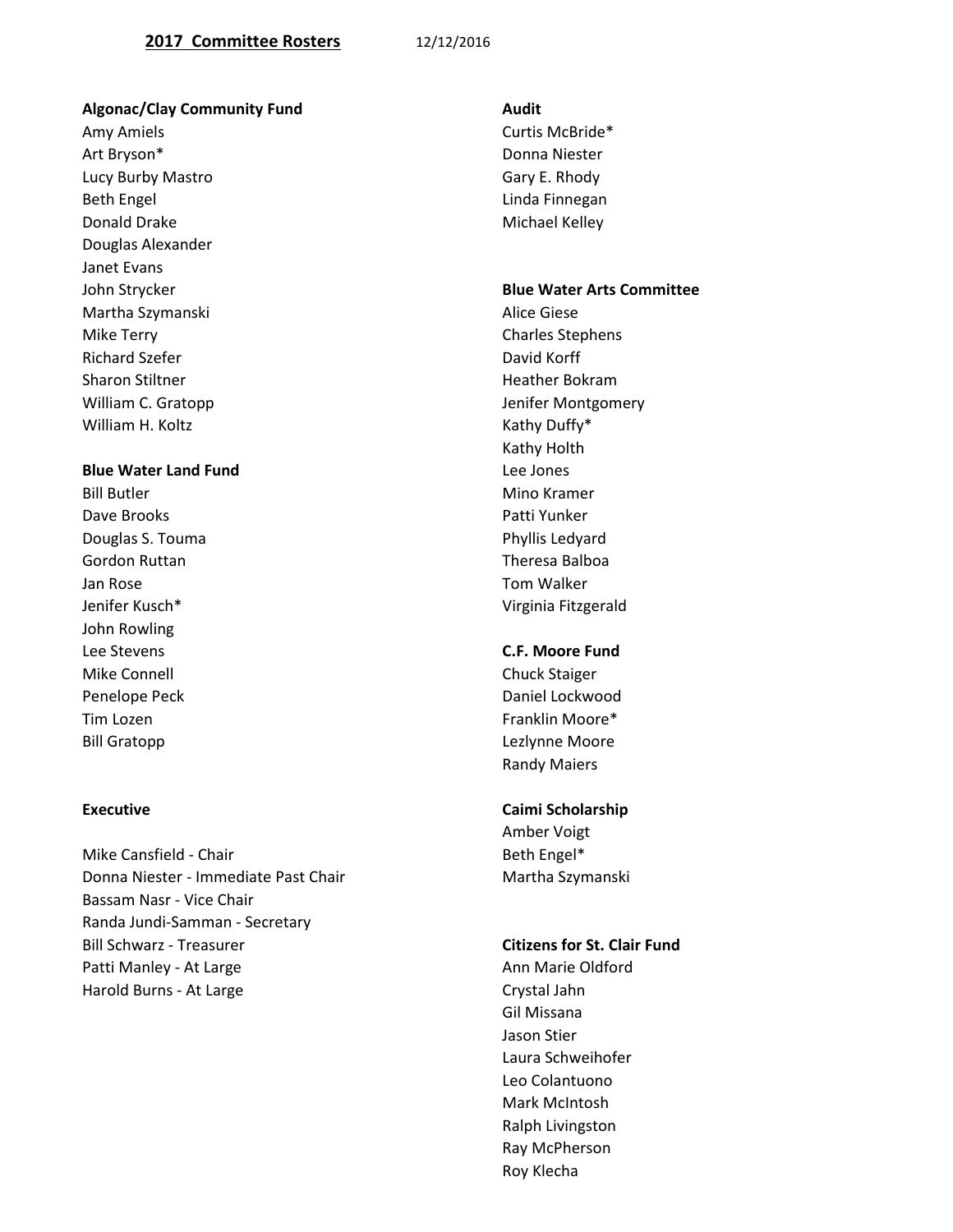# **Board of Trustees**

RJ Russel (YAC) Bill Schwarz **Bill Schwarz** Bill Schwarz **Bill Schwarz** Bill Schwarz Bill Schwarz Charles Kelly **Bryan Nieman** Denise Brooks Geof Kusch Don Fletcher National Assemblance Controller Hale Walker Donna Niester **Harold Burns** Niester Harold Burns Douglas S. Touma and the state of the state of the state of the state of the state of the state of the state o Gerald Kramer **Gerald Kramer Justin Smith** Hale Walker Michael Cansfield Harold Burns **Michael Wendling\*** Janal Mossett **Nicholas DeGrazia** Jenifer Kusch Rob Wilson John Strycker Schweihofer Steve Schweihofer Michael Cansfield Michael McCartan **Alberta** Conrad Michael Wendling **Capac HS Counselor** Capac HS Counselor Nicholas DeGrazia Denise Palmateer Patricia Manley **Melissa Hutchinson** Phyllis Ledyard Mike Mrozinski Randa Jundi-Samman Norbert Conrad Randy Maiers Rasha Demashkieh **DSLT Fund** Roy Klecha Chuck Staiger Sushma Reddy **Daniel Lockwood** Timothy Ward **Franklin Moore Franklin Moore** \* William C. Gratopp **Leaf** Controller Controller Controller Leaf Controller Lezlynne Moore William Oldford **Randy Maiers** Randy Maiers

### **St. Clair Foundation Fund** Brian Gwisdala

Bill Cedar **John H. Minor** Dan Lockwood John Kendrick Franklin Moore\* John Romine\* James Downey **Marty Doorn** Marty Doorn

# Bassam Nasr **Community Capital Club (C3)**

### Michael Hulewicz **Darin Conrad Memorial Scholarship**

## **Eastern Michigan Christian Foundation**

Jeff Kaczperski James Friederichs **Michael Kimmerly** Randy Maiers **Thomas Z. Harvey**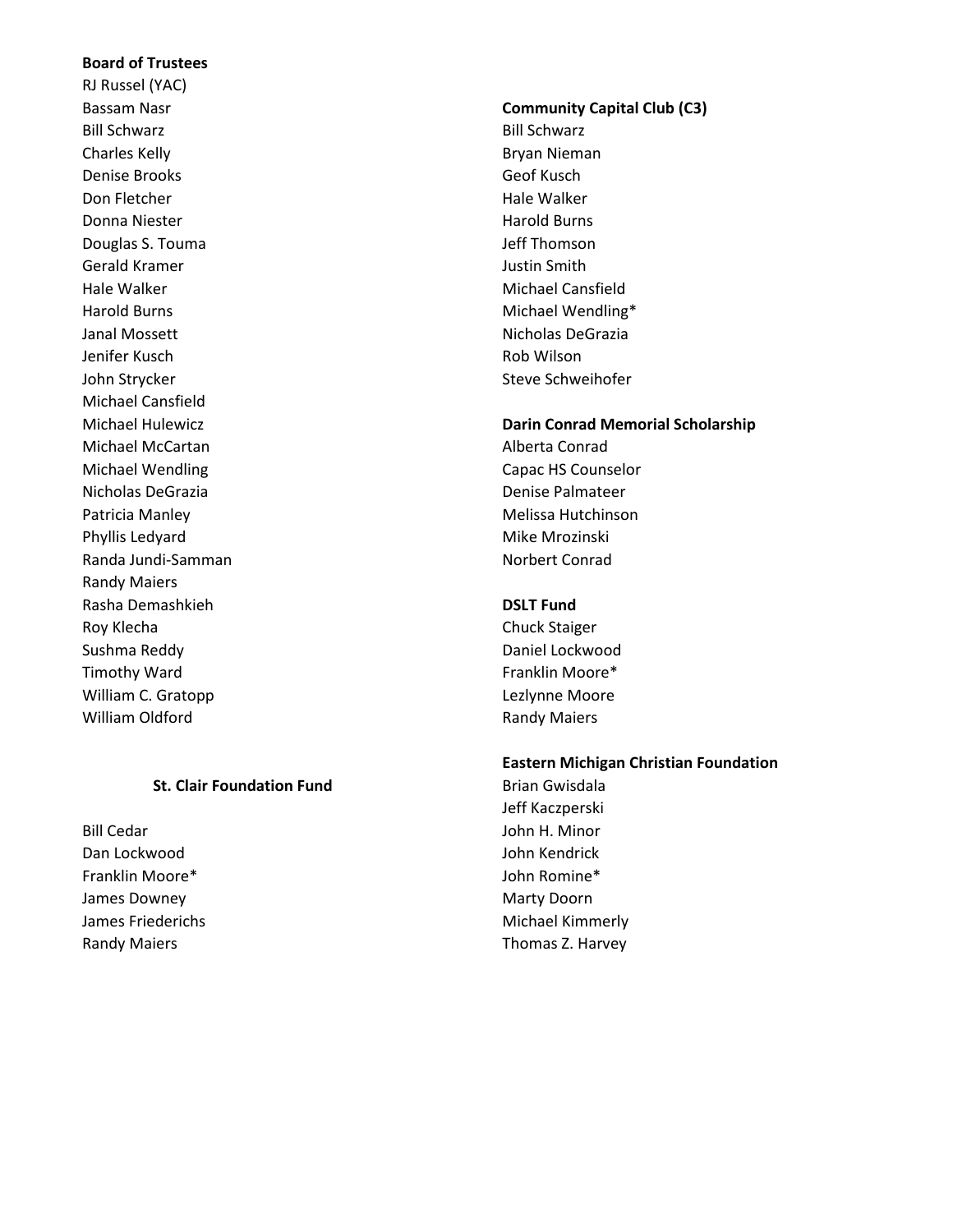### **Executive Compensation** Chuck Staiger

Chuck Kelly **Chuck Chuck Chuck Chuck Chuck** Daniel Lockwood Don Fletcher\* The Contraction of the Contraction of the Franklin Moore and The Franklin Moore and The Translation of the Translation of the Translation of the Translation of the Translation of the Translation of the Transl Donna Niester Lezlynne Moore Michael Cansfield (Ex Officio) Randy Maiers **Finance & Investment**

Bill Schwarz\* (2019) **Legal Advisory** Daniel Lockwood (2019) Douglas S. Touma\* Don Fletcher (2018) Steven Hill Geof Kusch (2019) Harold Burns (2017) **Mary Moore Fund** James Charron (2019) Chuck Staiger Nicholas DeGrazia\*\* (2017) Daniel Lockwood Patricia Manley (2017) The Contract Contract Contract Contract Contract Contract Contract Contract Contract Contract Contract Contract Contract Contract Contract Contract Contract Contract Contract Contract Contract Contra Roy Klecha (2018) **Roy Klecha (2018) Roy Klecha (2018)** Steve Schweihofer (2017) Steve Schweihofer (2017) Timothy Ward (2018)

Bassam Nasr (2022) Deb Turnbull Donna Niester (2025) **Fred Shaw** Douglas S. Touma (2019) Communication of the United States of John Kendrick\* Phyllis Ledyard (2019) Manus Controller Manus Retha Knuth Chuck Kelly (2019) Roy Klecha (2022) **Native American Fund** Michael McCartan (2025) Bill LeCaine\* Janal Mossett (2025) **Brenda Martin** William Oldford\* (2022) Rick DeLange

Bryan Neiman (2018) Ellen Ross (2017) St. Clair High School Counselor Jonathan Meldrum (2019) St. Clair High School Teacher Hale Walker\* (2019) John Tomlinson (2018) **Real Estate** Lindsay Adams-Fitchett (2018) Gerald Kramer Mary Whaling (2019) Michael Cansfield Michael McCartan (2019) Michael Wendling (2017) Patti Ryan (2019) Phyllis Ledyard (2018) Rasha Demashkieh (2017) Rob Patterson (2019) S. Douglas Touma (2019) Steve Disser (2018) Sushma Reddy (2017)

### **H & H Whiting Memorial Fund**

# **Marysville Community Endowment Fund**

**Governance Brian Moran** Brian Moran **Brian Moran** 

Rick Warner **Grants** Walter Wypych

## David O'Connor (2018) **Randy Sugars Memorial Scholarship**

Denise Brooks (2017) 2 Members of the Sugars Family Gigi Mericka (2017) St. Clair High School Vice Principal St. Clair High School Vice Principal